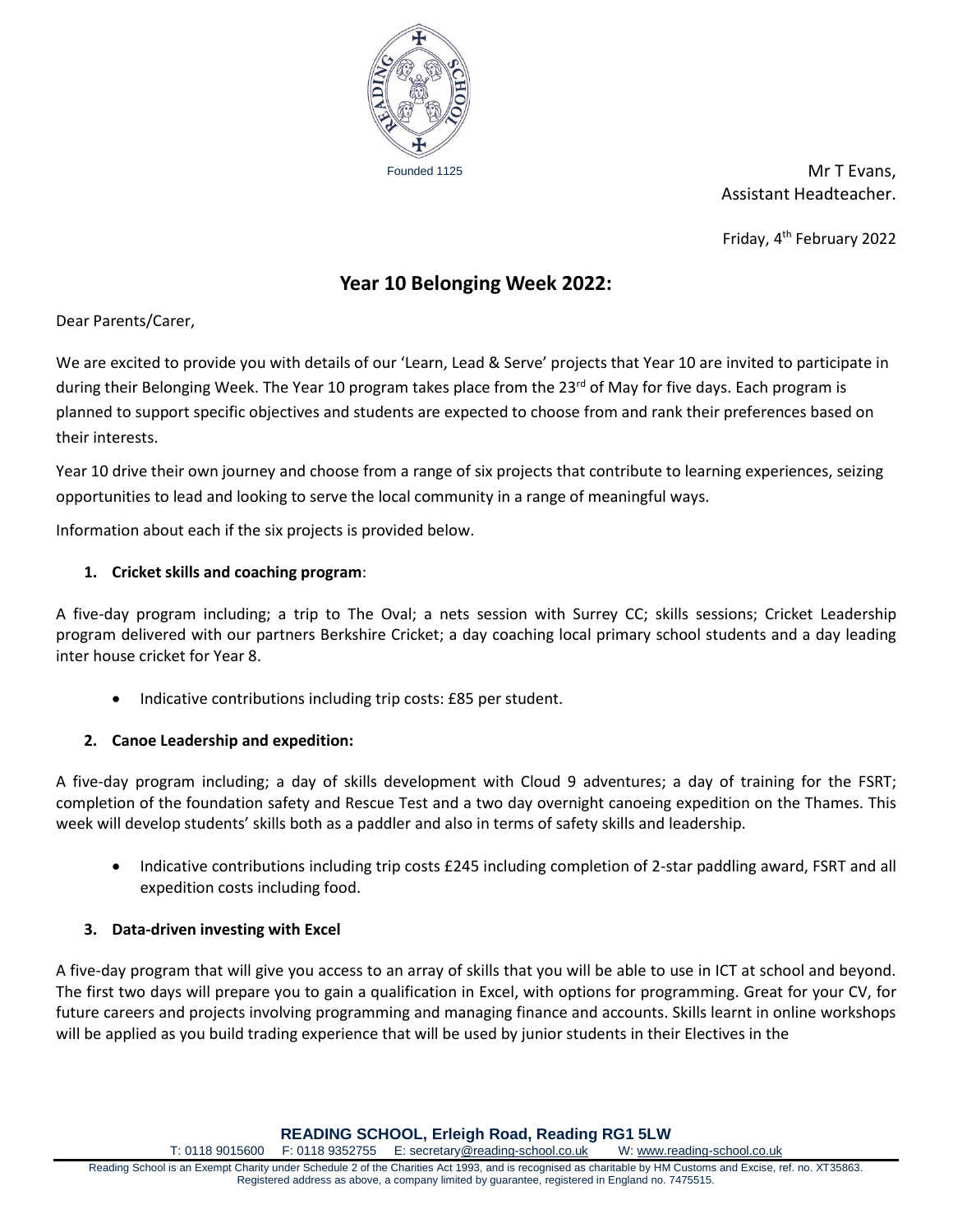

summer term. We will also plan sessions for local primary school children and whilst these may not happen during Belonging Week it will be a valuable way to use skills learnt to serve the local community and inspire a new generation of tech wizards!

Indicative contributions including trip costs: £45 per student.

## **4. Football skills and coaching program:**

A five-day program including; a trip to visit Spurs stadium in North London; a Sky Walk; 2 days of coaching and skills development and two days delivering football sessions to local primary schools through our Future Stories program.

Indicative contributions including trip costs: £115 per student.

#### **5. Musical mayhem:**

A five-day musical skills program incorporating; a workshop led by Garsington Opera, a Samba percussion workshop; a visit to The Lion King in London; an EDM production day and a day learning to record and mix with an external expert using Logic Pro X.

Indicative contributions including trip costs: £121 per student.

#### **6. Rugby skills and coaching program:**

A five-day program including; a trip to visit Twickenham; a coaching session with Harlequins; 2 days of coaching and skills development and two days delivering rugby sessions to local primary schools through our Future Stories program.

Indicative contributions including trip costs: £105 per student.

#### **Next steps:**

Our intention is to allocate places in each of the projects based on preference, and we hope to give as many students as possible their first choice. However, this may not be possible for all activities, dependant on demand and so we would ask for students to think carefully about at least two (if not three) programs, which they would be happy to contribute or to participate in.

Students will be sent a Microsoft Form link for completion by noon on Monday 14th February.

Places will be allocated and notification will be communicated by Friday 18<sup>th</sup> February.

A non-refundable deposit of £25 will then be due by Monday 28<sup>th</sup> of February to secure your son's place. Payment links will be sent via Evolve with two further instalments due on  $28<sup>th</sup>$  March and  $28<sup>th</sup>$  of April.